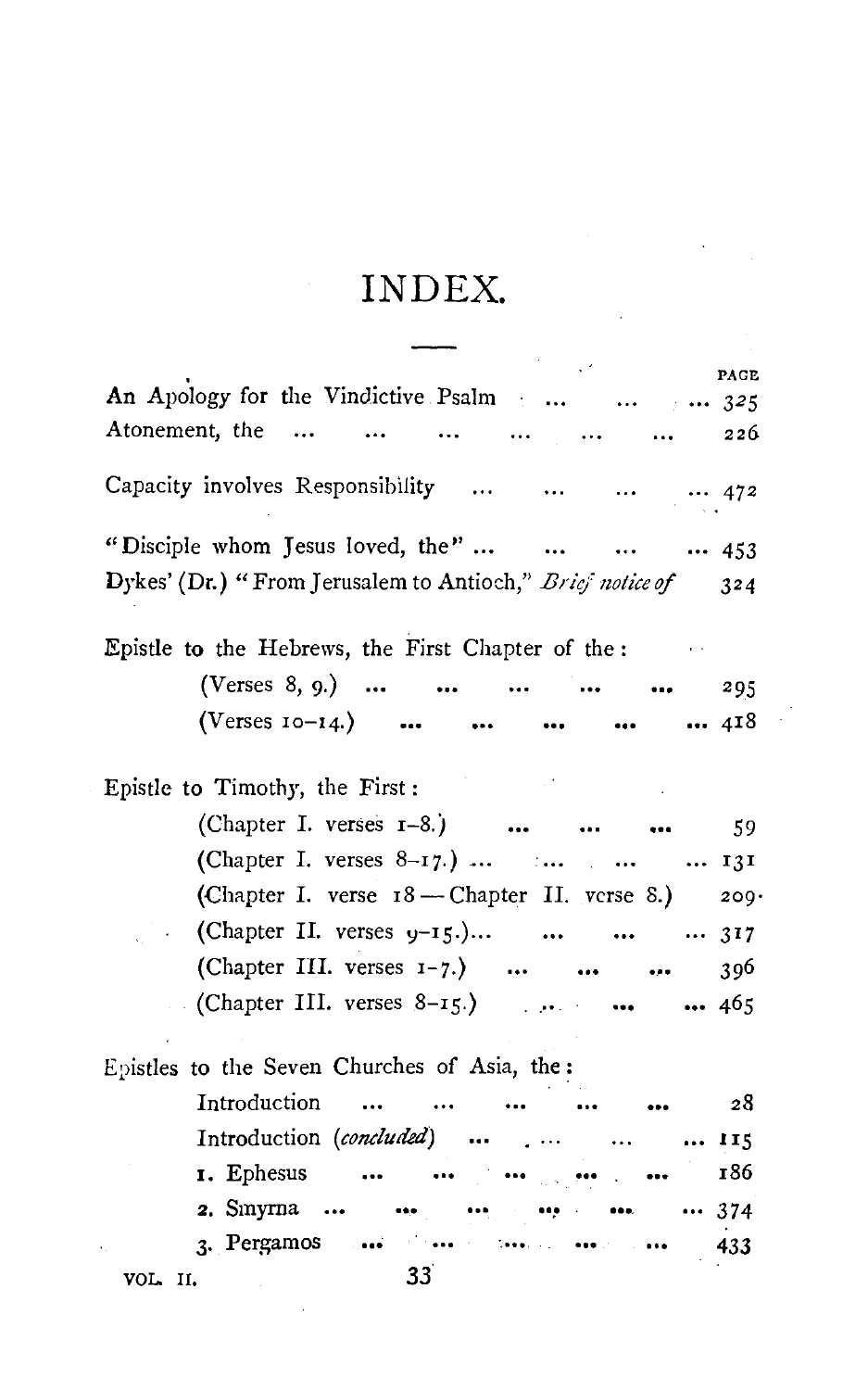## **INDEX.**

| PAGE                                                                                                                             |
|----------------------------------------------------------------------------------------------------------------------------------|
| Godet on St. Luke, Review of<br>7 I                                                                                              |
| Graphic and Dramatic Character of St. Mark's Gospel, the 269                                                                     |
|                                                                                                                                  |
| Hebrews, the First Chapter of the Epistle to the:                                                                                |
| (Verses 8, 9.)<br>295<br>$\ddotsc$<br>$\cdots$<br>$\cdots$<br>$\cdots$                                                           |
| (Verses $10-14$ .)<br>418<br>$\sim 100$ and $\sim 100$<br>$\sim$ $\sim$                                                          |
| Human Element in the Gospels, the (concluded)<br>18<br>$\ddotsc$                                                                 |
| Hundred Fold, the<br>$245 -$<br>$\sim$ $\sim$ $\sim$ $\sim$<br><br>$\lambda$ 2004 $\lambda$ 100 $\lambda$ 100 $\lambda$          |
|                                                                                                                                  |
| Ideal Incarnation, the<br>$\cdots$ 405                                                                                           |
| Jehovah's Answer to Job's Doubts<br>147                                                                                          |
| Mark, St., the Graphic and Dramatic Character of the                                                                             |
| Gospel of<br>269                                                                                                                 |
|                                                                                                                                  |
| Prologue of St. John's Gospel, the.                                                                                              |
| I. The Design of the Prologue<br>49                                                                                              |
| 2. The Logos<br>103<br>$\ddotsc$                                                                                                 |
| 3. The Logos (completed)<br>$\cdots$<br>$\cdots$<br>177                                                                          |
| 4. The Truth and Importance of the Conception                                                                                    |
| of the Person of Jesus contained in the Pro-                                                                                     |
| logue<br>285                                                                                                                     |
| $\cdots$<br>$\sim$ 100 $\sim$ 100 $\sim$<br>$\cdots$<br>$\sim$ 100 $\pm$ 100 $\pm$<br>$\sim 10^{11}$ , where<br>$\sim$ 100 $\pm$ |
| 5. The Truth and Importance of the Conception                                                                                    |
| of the Person of Jesus contained in the Pro-                                                                                     |
| logue ( <i>completed</i> )<br>386                                                                                                |
| Luth, the Book of:                                                                                                               |
| Introduction<br>I                                                                                                                |
| I. The Sojourn in Moab<br>8ι<br>                                                                                                 |

2. The Return to Bethlehem ...  $9^\mathrm{2}$  $\ddotsc$  $\ddotsc$ 

 $\bar{\mathcal{A}}$ 

 $\blacksquare$ 

 $\frac{1}{2}$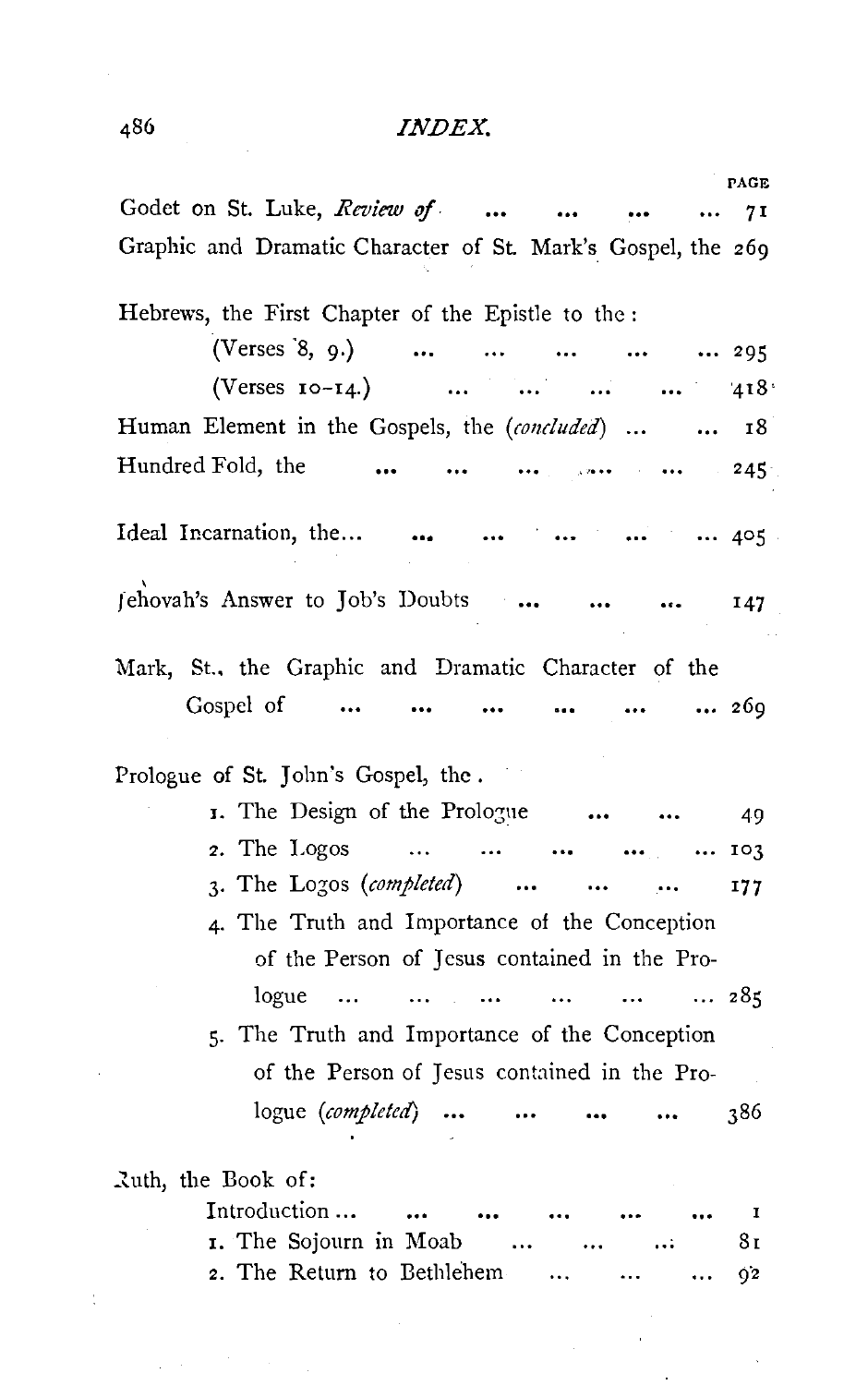|--|--|

|                                                  | PAGE |
|--------------------------------------------------|------|
| Ruth, the Book of (continued):                   |      |
| 3. In the Harvest-Field $\ldots$ 165             |      |
| 4. In the Threshing-Floor     257                |      |
| 5. In the Gate                                   | 360  |
| The Vindictive Psalm, An Apology for    325      |      |
| Timothy, the First Epistle to:                   |      |
| (Chapter I. verses 1-8.)    59                   |      |
| (Chapter I. verses $8-17$ .) $131$               |      |
| (Chapter I. verse 18 - Chapter II. verse 8.) 209 |      |
| (Chapter Il. verses 9-15.)    317                |      |
| (Chapter III. verses $1-7$ .)    396             |      |
| (Chapter III. verses 8-15.)    465               |      |
| Wheedon's Commentary on the New Testament. Vols. |      |
| I.-III. Brief Notice of   we  324                |      |

487

 $\ddot{\phantom{a}}$